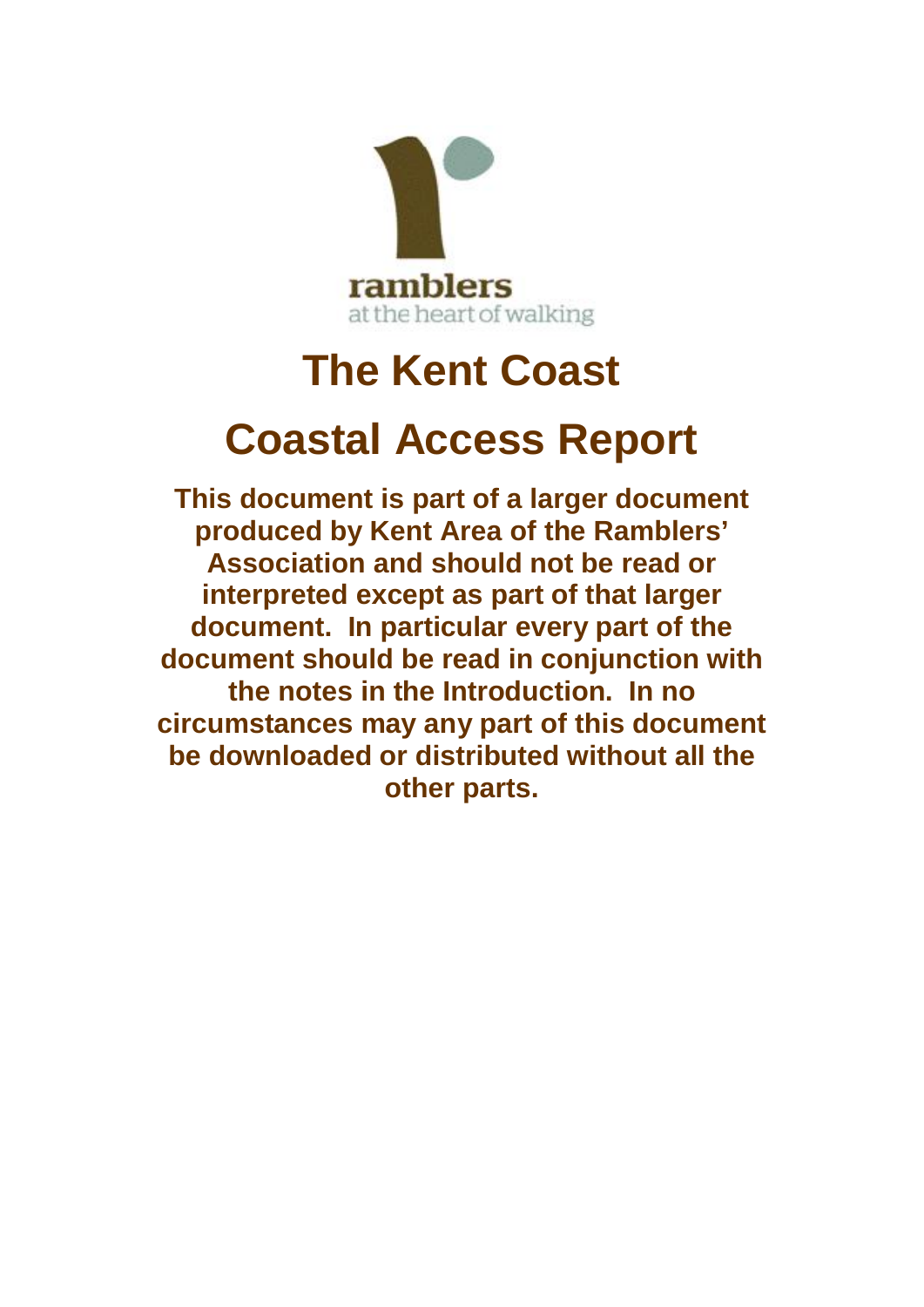

# **The Kent Coast Coastal Access Report**

# **A survey of the Kent coastline, identifying existing Public Rights of Way and issues in respect of the implementation of a continuous coastal route for the county of Kent and the unitary authority of Medway**

## **Prepared by Ian Wild from the Kent Area of the Ramblers**

**This survey has been produced during the second half of 2010 from field observations, maps and other resources and is intended to inform on the current state of access as found to the Kent coast.**

**The observations were taken from Public Rights of Way, public access land or other land which at the time was not indicated as being private land or land from which the public were specifically excluded.**

**If any landowners, members of the public or any other persons have comments regarding the observations made within the survey they can be made to [info@kentramblers.org.uk](mailto:info@kentramblers.org.uk).**

**At no time should this survey be used or understood to indicate areas of public access or be used as a walking guide.**

**This survey of the Kent coast does not show a Ramblers proposed or preferred route for the proposed English Coastal Route and is not a response on behalf of the Ramblers to any proposals by Natural England or any other bodies.**

### **This document is for presentation to officers of Natural England, Ramblers (GB), Kent County Council and Medway Council**

#### **31 December 2010**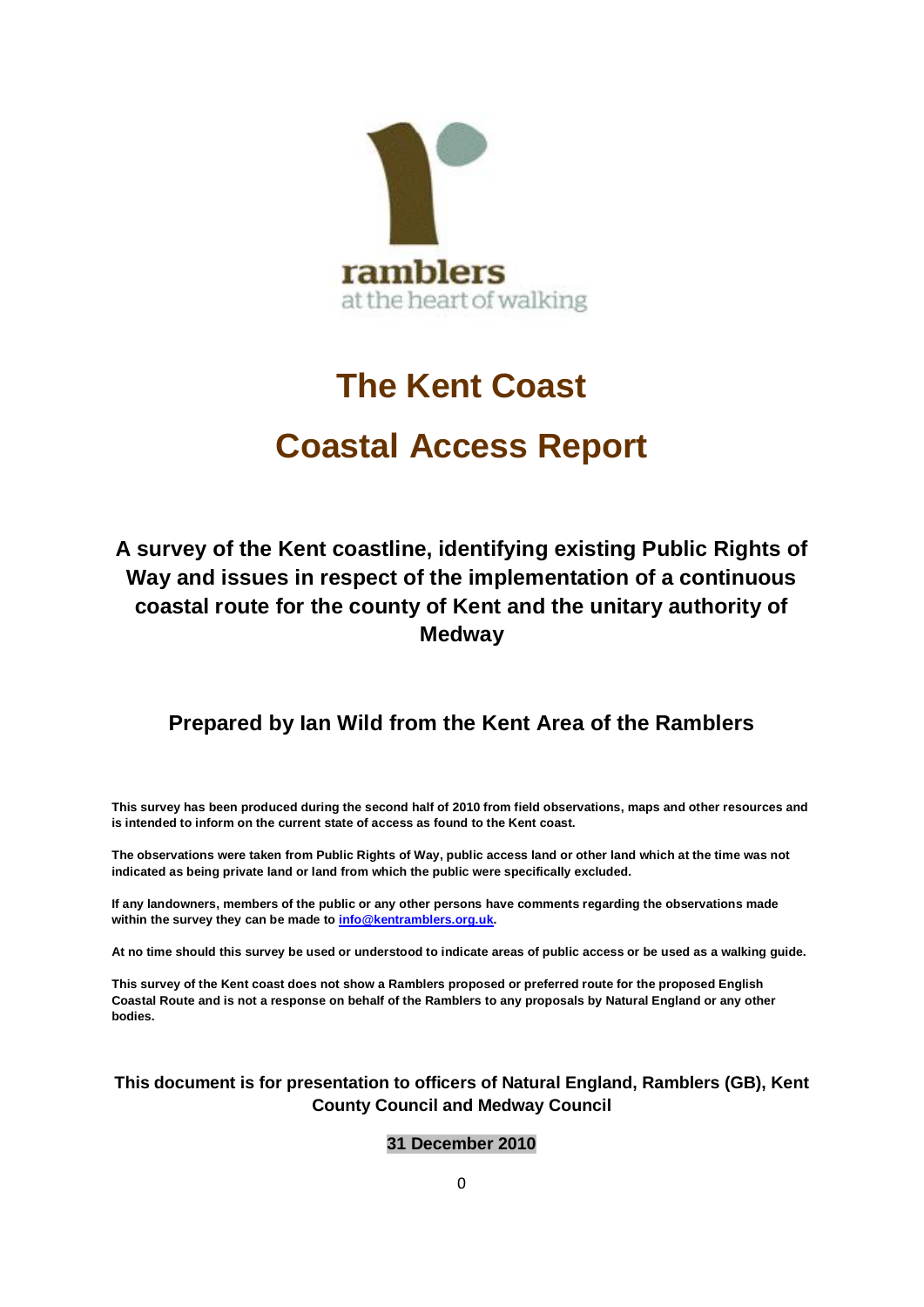# **Contents** 1.0 Summary 3 1.1 The Coastline – Overview of Current Access 3 1.2 Access Issues 3 2.0 Terms of reference, scope and glossary example that the 11 3.0 The Kent Coast - Description 13 4.0 Stretches 4.1 Dartford's Coast 15 4.1.1 Description 15 4.1.2 The Route 16 4.1.3 Access Issues 20 4.2 Gravesham's Coast 21 4.2.1 Description 21 4.2.2 The Route 22 4.2.3 Access Issues 26 4.3 Medway's Coast 27 4.3.1 Description 27 4.3.2 The Route 29 4.3.2.1 Cliff to Allhallows 29 4.3.2.2 Allhallows to Stoke 32 4.3.2.3 Stoke to Rochester 35 4.3.2.4 Rochester to Otterham 39 4.3.3 Access Issues 45 4.4 Swale's Coast 47 4.4.1 Description 47 4.4.2 The Route 49 4.4.2.1 Otterham to Swale 49 4.4.4.2 Swale to Leysdown 54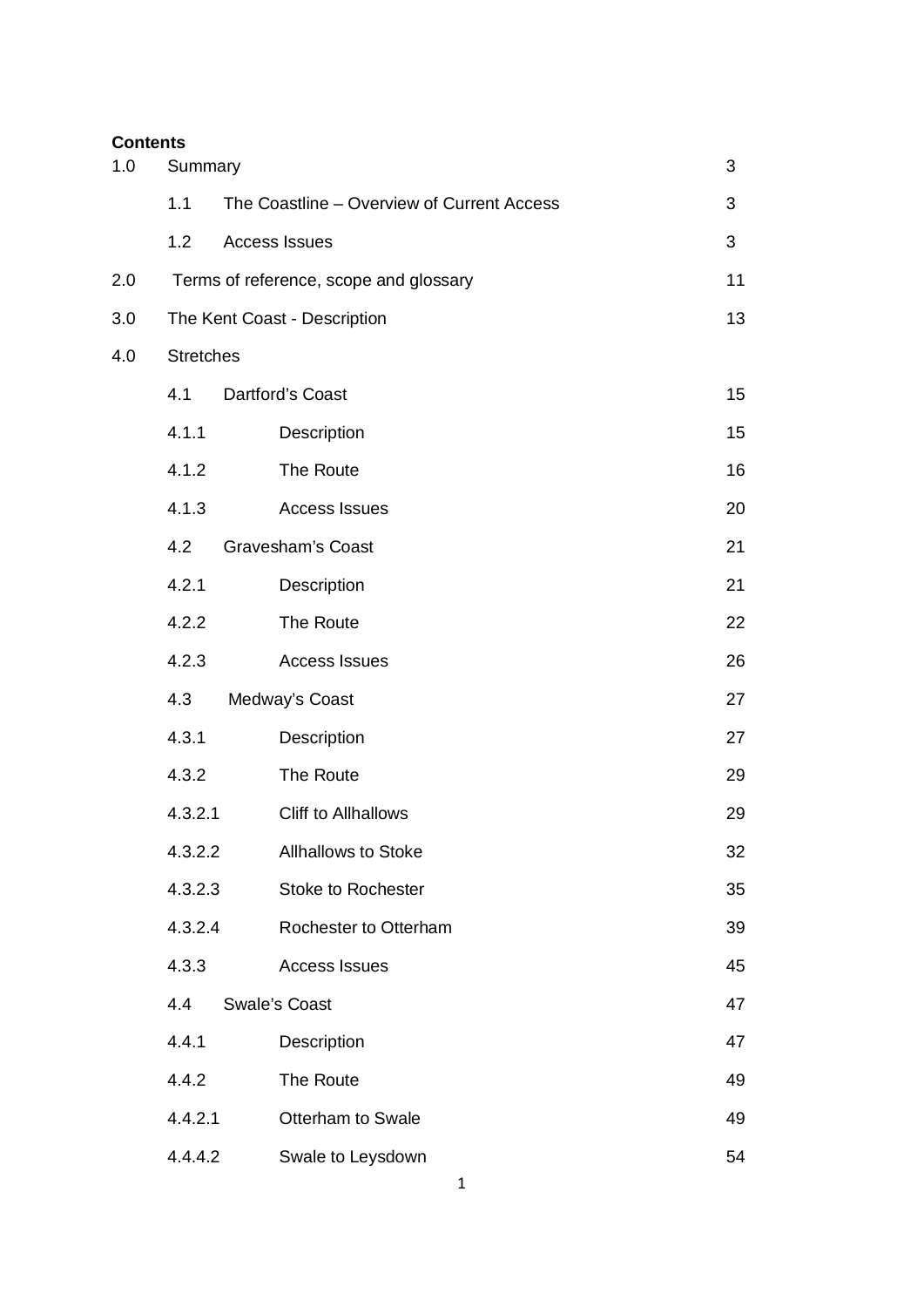|     | 4.4.4.3          | Leysdown to Swale                      | 61  |
|-----|------------------|----------------------------------------|-----|
|     | 4.4.4.4          | <b>Swale to Graveney Marshes</b>       | 67  |
|     | 4.4.3            | <b>Access Issues</b>                   | 76  |
|     | 4.5              | Canterbury's Coast                     | 79  |
|     | 4.5.1            | Description                            | 79  |
|     | 4.5.2            | The Route                              | 80  |
|     | 4.5.2.1          | <b>Graveney Marshes to Swalecliffe</b> | 80  |
|     | 4.5.2.2          | Swalecliffe to Twelve Foot Dyke        | 84  |
|     | 4.5.3            | <b>Access Issues</b>                   | 87  |
|     | 4.6              | <b>Thanet's Coast</b>                  | 88  |
|     | 4.6.1            | Description                            | 88  |
|     | 4.6.2            | The Route                              | 89  |
|     | 4.6.2.1          | Twelve Foot Dyke to Westgate           | 89  |
|     | 4.6.2.2          | Westgate to Pegwell Bay                | 91  |
|     | 4.6.3            | <b>Access Issues</b>                   | 100 |
|     | 4.7              | Dover's Coast                          | 101 |
|     | 4.7.1            | Description                            | 101 |
|     | 4.7.2            | The Route                              | 102 |
|     | 4.7.2.1          | Pegwell Bay to Deal                    | 102 |
|     | 4.7.2.2          | Deal to The Warren                     | 108 |
|     | 4.7.3            | <b>Access Issues</b>                   | 119 |
|     | 4.8              | Shepway's Coast                        | 121 |
|     | 4.8.1            | Description                            | 121 |
|     | 4.8.2            | The Route                              | 122 |
|     | 4.8.2.1          | The Warren to Dymchurch                | 122 |
|     | 4.8.2.2          | Dymchurch to Jurys Gap                 | 127 |
|     | 4.8.3            | <b>Access Issues</b>                   | 132 |
| 5.0 | Acknowledgements |                                        | 133 |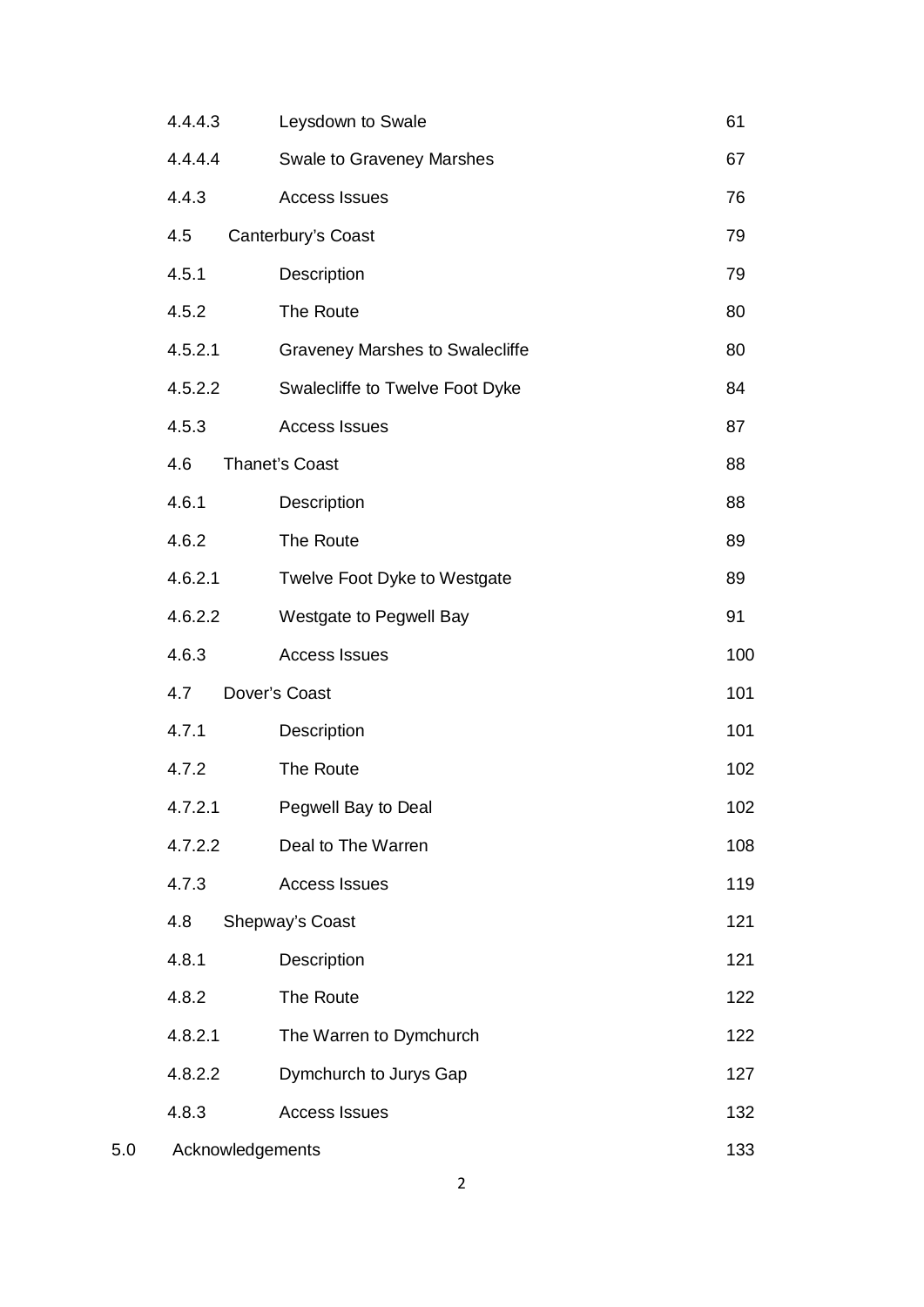#### **1.0 Summary**

#### **1.1 The Coastline – Overview of Current Access**

The Kent Coastline is approximately 345 km in total. Of the route walked, 49% was on PRoWs, 30% had de facto access, 13% was excepted land and only 8% was inaccessible or the right of access was in doubt. Three sections were Military Land where access was severely limited. Of the 28 km that was inaccessible or doubtful, there were three short sections of beach where the residents claimed it was private and the remainder was sea defence bank protecting farmland that was fenced off.

Most of the access issues were in the Borough of Swale.

While there is a route around most of the Kent coast not all meets the CROW Act standard of having land two metres either side of the line of the route (as can be seen from the photos). Spreading room is more straightforward though there is excepted land between the route and the sea in places.

#### **1.2 Access Issues**

**1.2.1 Dartford's Coast** (page 20)

### **1.2.1.1 Greenhithe TQ581753 to TQ584751 0.4 km**

This is an industrial area with wharves. It would appear to be excepted land.

#### **1.2.1.2 Broadness Salt Marsh TQ601761 to TQ609766 1.5 km**

There is an open area of reclaimed salt marsh where there was some industrialisation. There is no footpath as such.

#### **1.2.2 Gravesham's Coast** (page26)

## **1.2.2.1 Northfleet TQ612762 to TQ633743 3 km**

Much of this section is being redeveloped and the existing footpaths were closed. It may be that when the redevelopment is complete there will be some access to the river.

#### **1.2.2.2 Royal Terrace Pier TQ651744 to TQ653744 0.2 km**

There is a short deviation away from the river around the pier. This would appear to be excepted land

#### **1.2.2.3 Milton TQ657743 to TQ667743 0.8 km**

This is an industrial area with wharves. This would appear to be excepted land.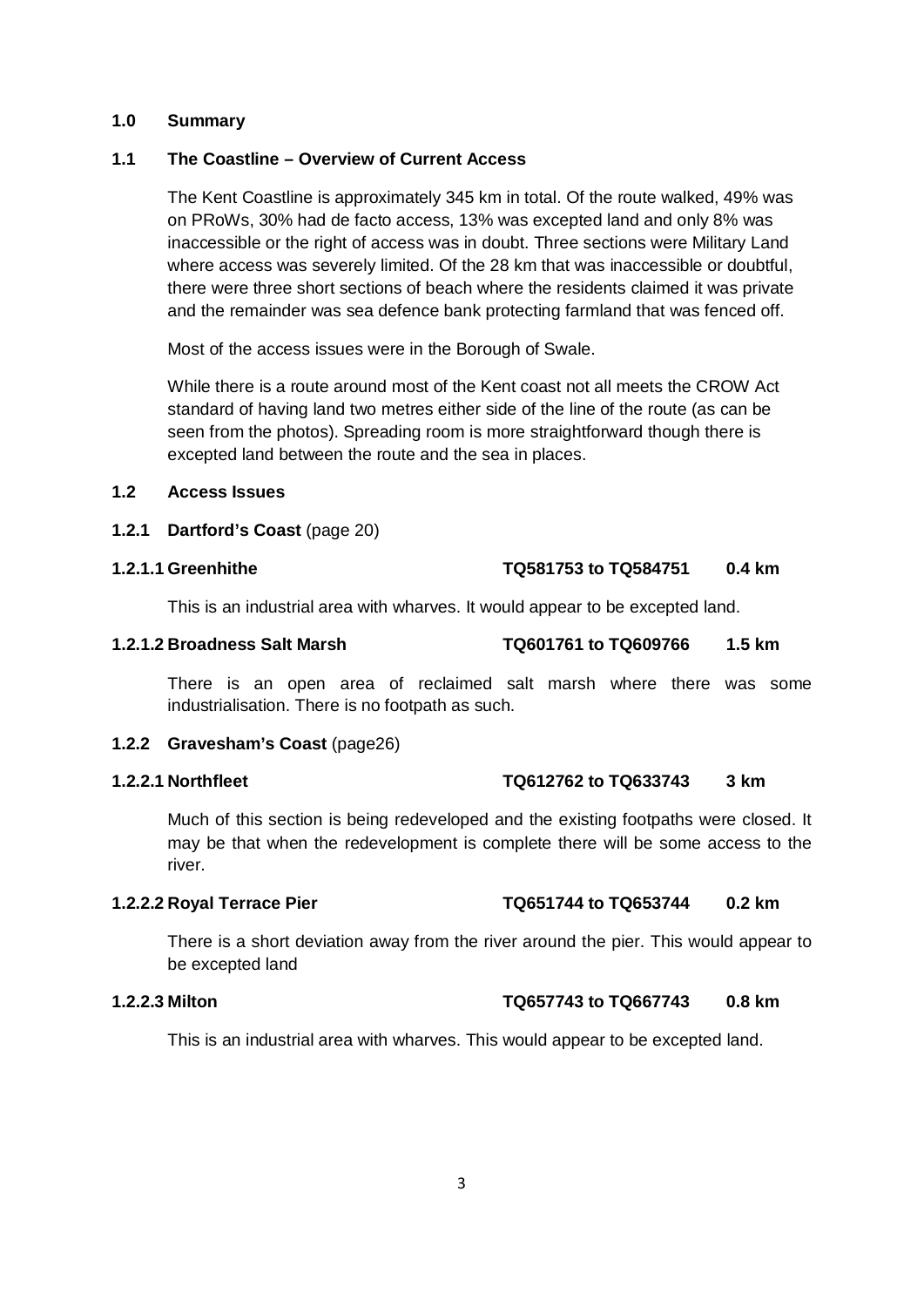#### **1.2.3 Medway's Coast** (page45)

#### **1.2.3.1 St Mary's Bay TQ792790 to TQ797790 0.6 km**

The small sand beach here has been fenced off. It would appear to be to keep livestock off the beach where there is a lot of tidal debris. It is a remote area.

#### **1.2.3.2 Dagnam Saltings TQ816784 to TQ831788 2 km**

A ProW is shown on the map but it has fallen into disuse. Part of it has been eroded as this area of saltings is unprotected. It is possible to walk along the beach except at high tide.

### **1.2.3.3 Yantlett Firing Range TQ867798 to TQ875770 5.5 km**

This range is used for firing ordnance rather than small arms. It was not possible to ascertain when firing was not taking place.

*The path from the top of Yantlett Creek to West Lane is not a PRoW and there are two locked gates. It does appear to be a quite well used route between Allhalows and Grain.*

#### **1.2.3.4 Thamesport Container Terminal TQ892747 to TQ856755 5 km**

The third largest container terminal in the country. It is secure and would appear to be excepted land.

#### **1.2.3.5 Kingsnorth Power Station TQ820740 to TQ807718 5 km**

This is a coal fired power station with unloading jetty. It is a very secure area. Most would appear to be excepted land.

There is access along the beach at Upnor for the first section except at high tide. There are two yacht clubs. It is part of the SSW. There are private woods above the high tide line. The route goes behind the Royal Engineers and Upnor Casle to rejoin the river bank briefly before cutting across Chatham Ness to Strood. Chatham Ness is a large industrial zone. There is some access to the river but no continuous path. Only part appears to be excepted land. There should be scope for a path through the woods.

#### **1.2.3.7 Gashouse Point TQ742689 to TQ747688 1 km**

There is a working quay but most of this area is being cleared for redevelopment at some time in the future.

### **1.2.3.8 Chatham High Street TQ750680 to TQ757683 1 km**

The road bypasses the river front which is largely commercial with a couple of piers. There is access to the river in places but no riverside path. This would appear to be excepted land.

### **1.2.3.6 Upnor to Strood TQ770712 to TQ742693 7 km**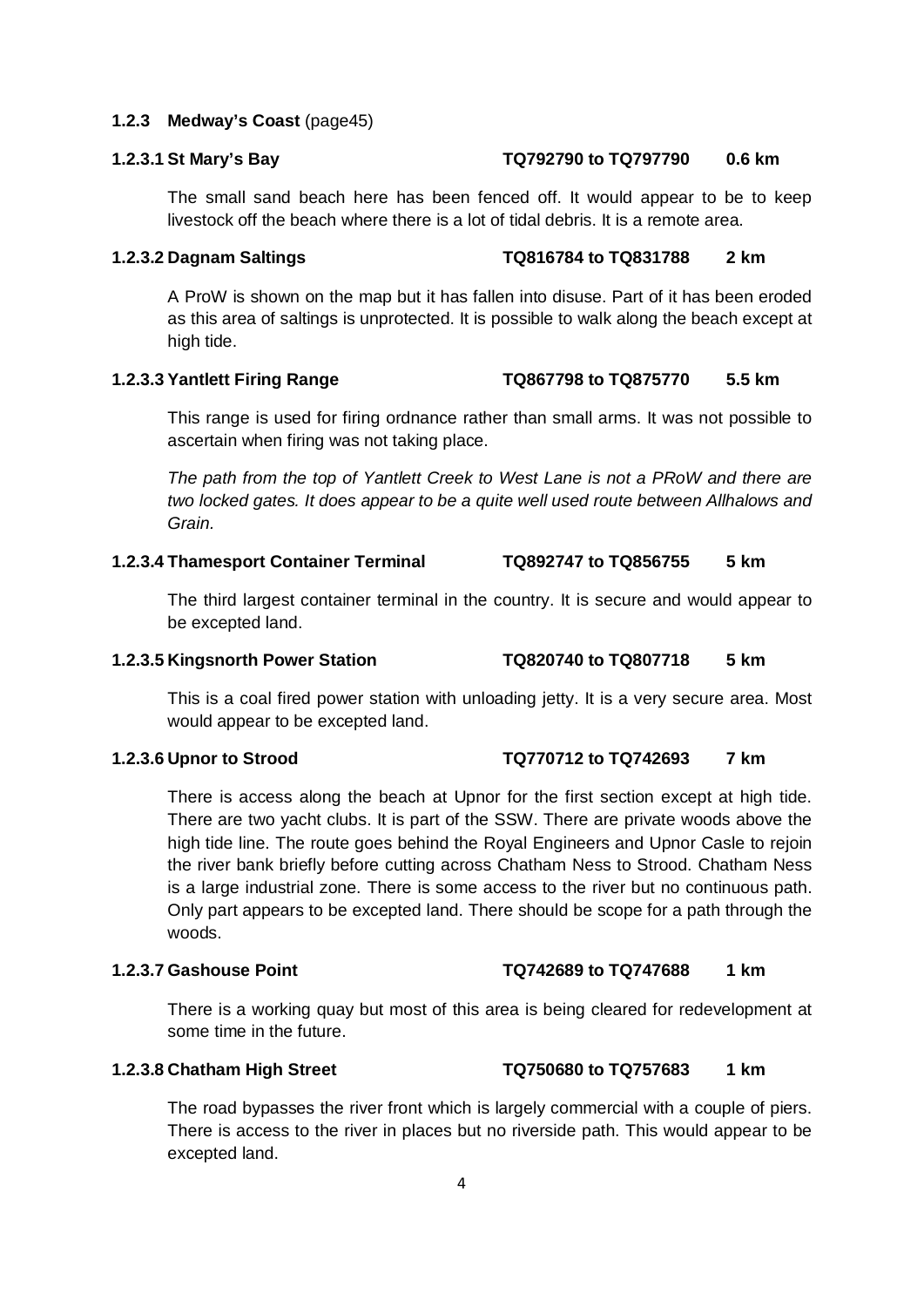### **1.2.3.9 Chatham Historic Dockyard TQ757687 to TQ761698 2 km**

The Dockyard is a major tourist attraction and is pay-to-enter. There is access along most of the dockyard riverbank

### **1.2.3.10 St Mary's Island TQ774705 to TQ771701 1 km**

This is the east third of this manmade island which is industrial with a commercial dock. It would appear to be excepted land

### **1.2.3.11 Pier Road Gillingham TQ769699 to TQ784694 2 km**

This is the road that bypasses part of the Chatham docks, Gillingham Pier, Marina and Gas works. It would appear to be excepted land.

This is the sewage works which occupies the NE part of the Motney Hill promontory.

It would appear to be excepted land.

This is the old, now disused, quay at the head of Otterham Creek. It is now industrial units. This would appear to be excepted land.

#### **1.2.4 Swale's Coast** (page 76)

This does not appear to be excepted land. Apart from a wharf at TQ831678 there would appear to be a continuous sea defence bank around the peninsular. According to a local there used to be a continuous footpath around the coast. There should be unobstructed access.

#### **1.2.4.2 Barksore Marshes TQ863675 to TQ877680 5.1 km**

This does not appear to be excepted land. There are security issues for the Yacht Club but no other obvious reasons why access is denied to the sea defence bank around the peninsular. There should be unobstructed access.

### **1.2.4.3 Bedlams Bottom TQ889685 to TQ892690 0.5 km**

This is not a particularly significant deviation from the coast. It just appears that this corner has become overgrown and it is easier to follow the road and Saxon Shore Way.

### **1.2.4.4 Chetney Marshes TQ884699 to TQ894708 7.8 km**

This does not appear to be excepted land. There are a profusion of signs implying it is a nature reserve and threatening prosecution of anyone disturbing the birds. It is securely fenced with barbed wire on the top of the gates. However, it does not

# **1.2.3.12 Motney Hill TQ828686 to TQ830682 2 km**

### **1.2.4.1 Horsham Marsh TQ828671 to TQ849691 4.3 km**

**1.2.3.13 Otterham Quay TQ626674 to 829671 0.5 km**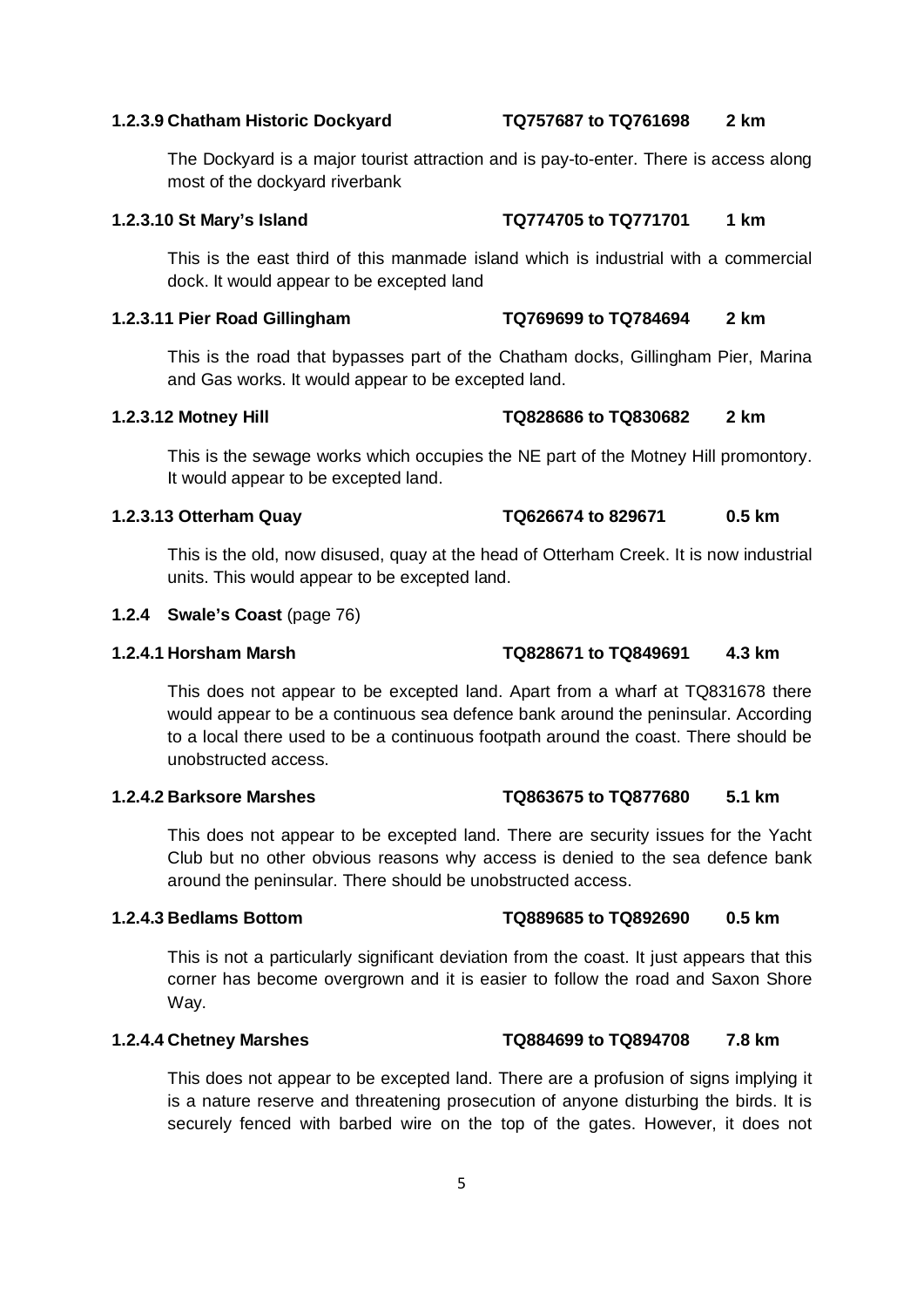appear to be a recognised nature reserve and parts are not included in the Medway Estuary and Marshes SSSI. There should be unobstructed access.

### **1.2.4.5 South Marshes and Rushenden Marshes TQ916695 to TQ898714 3.1 km**

This is the sea defence bank from the Kings Ferry Bridge to Ladies Hole Point on Sheppey. It is not a PRoW but may be de facto access. It is quite well used at the bridge end.

### **1.2.4.6 Queenborough TQ908719 to TQ906722 0.3 km**

The PRoW has been blocked at TQ908719 so access to Queenborough Creek is no longer possible. Kent County Council is aware of this problem. Most of this deviation from the coast would appear to be excepted land.

### **1.2.4.7 The Lappel and Sheerness TQ903730 to TQ910756 3.1 km**

This would appear to be excepted land. The first part is a deviation around a huge car park for imported cars and the latter around the Port of Sheerness.

### **1.2.4.8 Round Hill to Warden TQ960736 to TR022721 6.8 km**

The problem here is simply that a footpath does not exist along this part of the coast. Walking along the beach, below the London clay cliff, is heavy going and there is the risk of being cut off by the tide with no safe escape route. The cliffs are subsiding. The ideal solution would be a completely new coastal path along the top of the cliffs

#### **1.2.4.9 Leysdown TR035708 to TR038705 0.4 km**

This diversion is mainly around a mobile home holiday park. The possibility of continuous coastal access should be examined.

### **1.2.4.10 Shell Ness TR053682 to TR055679 0.4 km**

This beach has been fenced off and there are notices indicating it is private above the high water mark. There should be unobstructed access.

### **1.2.4.11Sayes Court TR031662 to TR 016659 1.4 km**

This does not appear to be excepted land. There is a locked gate and notice at the start saying "Wildlife Sanctuary No Entry Please". Otherwise there does not seem to be a problem providing better coastal access.

### **1.2.4.12 Ferry Inn to Windmill Creek TR015659 to TQ982674 4.6 km**

This does not appear to be excepted land. Access at the start is difficult if the tide is up as it is through scrub and there are "Keep Out" notices. There should be unobstructed access.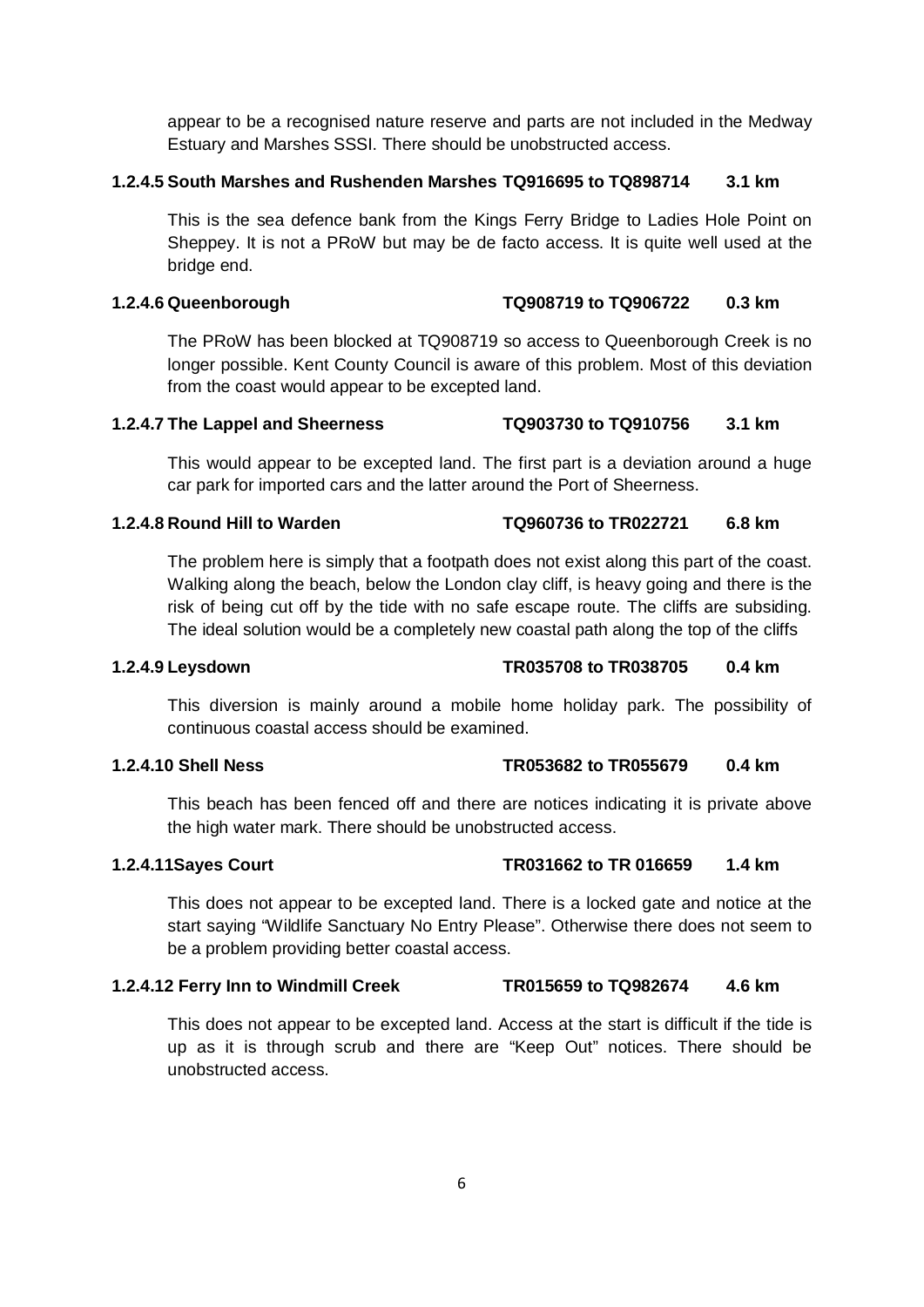#### **1.2.4.13 Windmill Creek to Elmley Hills TQ982674 to TQ927678 10.0 km**

There are PRoWs set some way back from the coast. This is an RSPB reserve and there are notices, in places, asking people to keep to the permissive paths below and on the landward side of the sea defence bank. Hides have been provided. However, this is a very monotonous walk without a view.

#### **1.2.4.14 Kings Ferry Bridge TQ915694**

The problem here is that progress along the coast is blocked by the railway line. It is a 3 km diversion inland to the first crossing point. A pedestrian crossing of some form needs to be provided

#### **1.2.4.15 Ridham Dock TQ920688 to TQ922687 0.1 km**

This appears to be excepted land. The entrance to the dock is no great distance but the diversion around the industrial area is significant.

### **1.2.4.16 Conyer TQ958646 to TQ966655 2.4 km**

The first part is around the marina and through the village and would appear to be excepted land. The second part follows the coast through a disused brick works. There is no PRoW but there does seem to be de facto access.

### **1.2.4.17 Oare TR007628 to TR016633 0.8 km**

The route is around the marina which extends along the creek bank.

#### **1.2.4.18 Favesham – Site of Pollock's Ship Yard TR021620 to TR017619 0.3 km**

A housing development has been built on this site and the tow path blocked off. There is a creek side path in front of the houses that should be opened at both ends.

#### **1.2.4.19 Faversham – Pent Sluice to Iron Wharf TR015618 to TR020620 0.6 km**

Considerable recent redevelopment has taken place and a number of housing developments have a creek side walkway. However, it appears that no consideration was give at the planning stages to maintaining the continuous path along the creek. This would be an attractive feature of the town and the possibility of reinstating it should be considered.

### **1.2.4.20 Nagden TR031633 0.1 km**

Here the Saxon Shore Way has recently been diverted away from the creek around a field where a house has been built. The diversion does not appear on the current OS map. There is no obvious reason why this should have been allowed since the PRoW was there before the house. Consideration should be given to reinstating the path.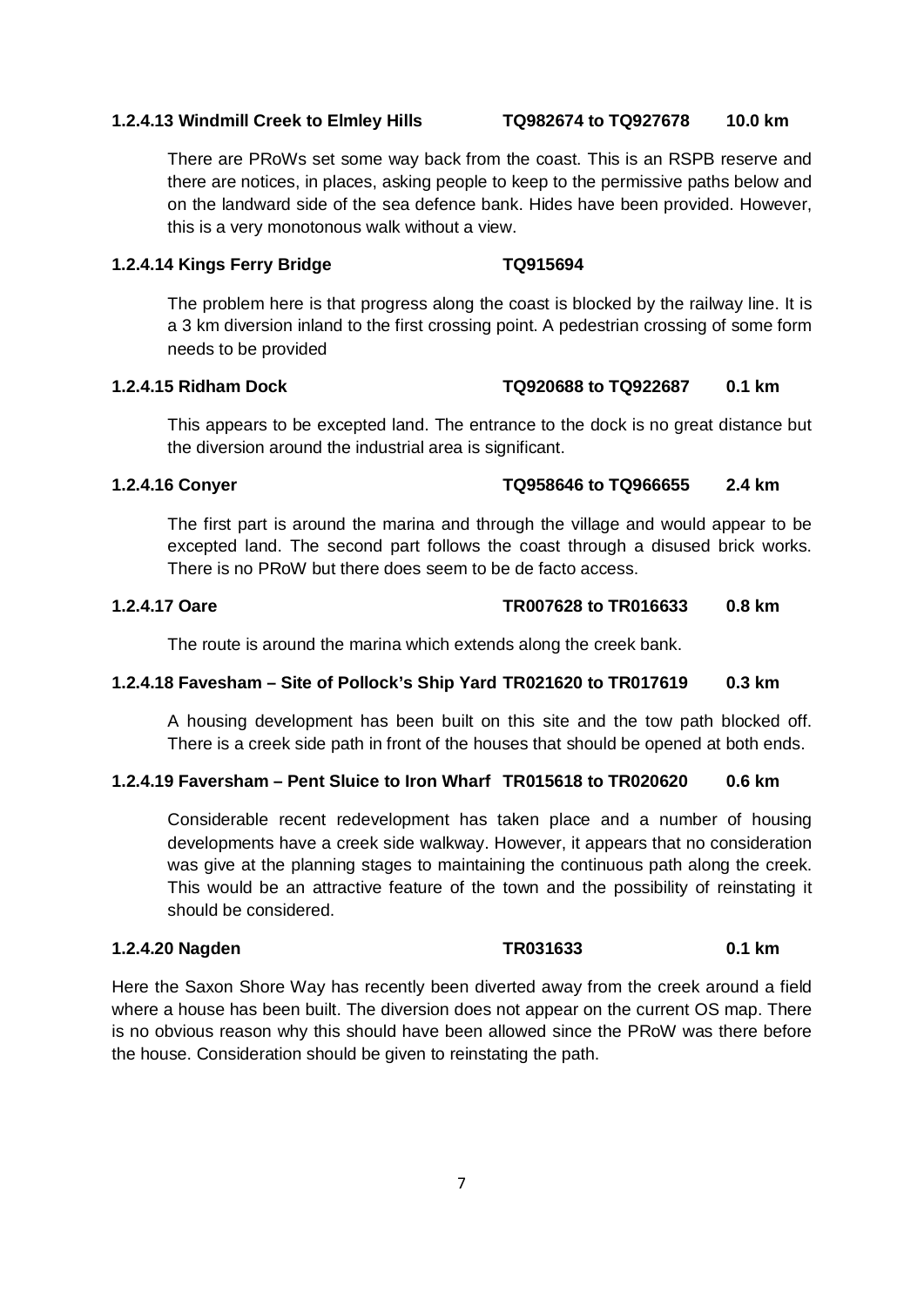#### **1.2.5 Canterbury's Coast** (page 87)

There are signs and a fence claiming the beach is private. The Saxon Shore Way currently follows the sea defence bank behind this small estate of huts and chalets. There are no gardens or fences between the properties. The solution would be to designate the area between the Saxon Shore Way and high water mark as Access Land.

### **1.2.5.2 Faversham Road TR0745645 to TR082651 0.7 km**

The Saxon Shore Way currently follows the road which does not have a pavement. There is a firm shingle beach between the chalet/bungalow gardens and high water mark. There is no indication that the beach is private.

Although the Saxon Shore Way goes through the private estate, there are signs indicating the beach is private. Again, the solution would be to designate the land between the Saxon Shore Way and high water mark as Access Land.

### **1.2.5.4 Beach below Joy Lane TR091653 to TR097657 0.4 km**

This beach is reasonably new in that new breakwaters have been put in and additional shingle added. This provides a good walking surface albeit that there are low breakwaters. There is no indication that the beach is private.

#### **1.2.6 Thanet's Coast** (page100)

#### **1.2.6.1 Kingsgate Castle TR395707 to TR399702 0.7 km**

This would appear to be excepted land. The Castle, which is now private apartments, is built right up to the cliff edge. There are private houses and gardens on the other side.

#### **1.2.6.2 North Foreland Private Estate TR402690 to TR399688 0.3 km**

The Viking Way continues along the top of the cliff top road through the first part of this estate. Access is blocked at TR400671, the entrance to a building site. This deviation is around a number of cliff top houses and gardens. It may well be that it is all excepted land.

#### **1.2.6.3 Ramsgate Harbour/Marina TR381645**

This is just a misleading "No pedestrian access" signpost on the road around the bottom of the cliff. Apparently locals ignore it. The Saxon Shore Way follows the cliff top road from Ramsgate Harbour which probably has better views. The bottom road is closer to the sea and leads to the Western Undercliff.

### **1.2.5.1 The Spotsman Beach TR060648 to TR062648 0.2 km**

**1.2.5.3 Preston Parade TR082651 to TR091653 0.9 km**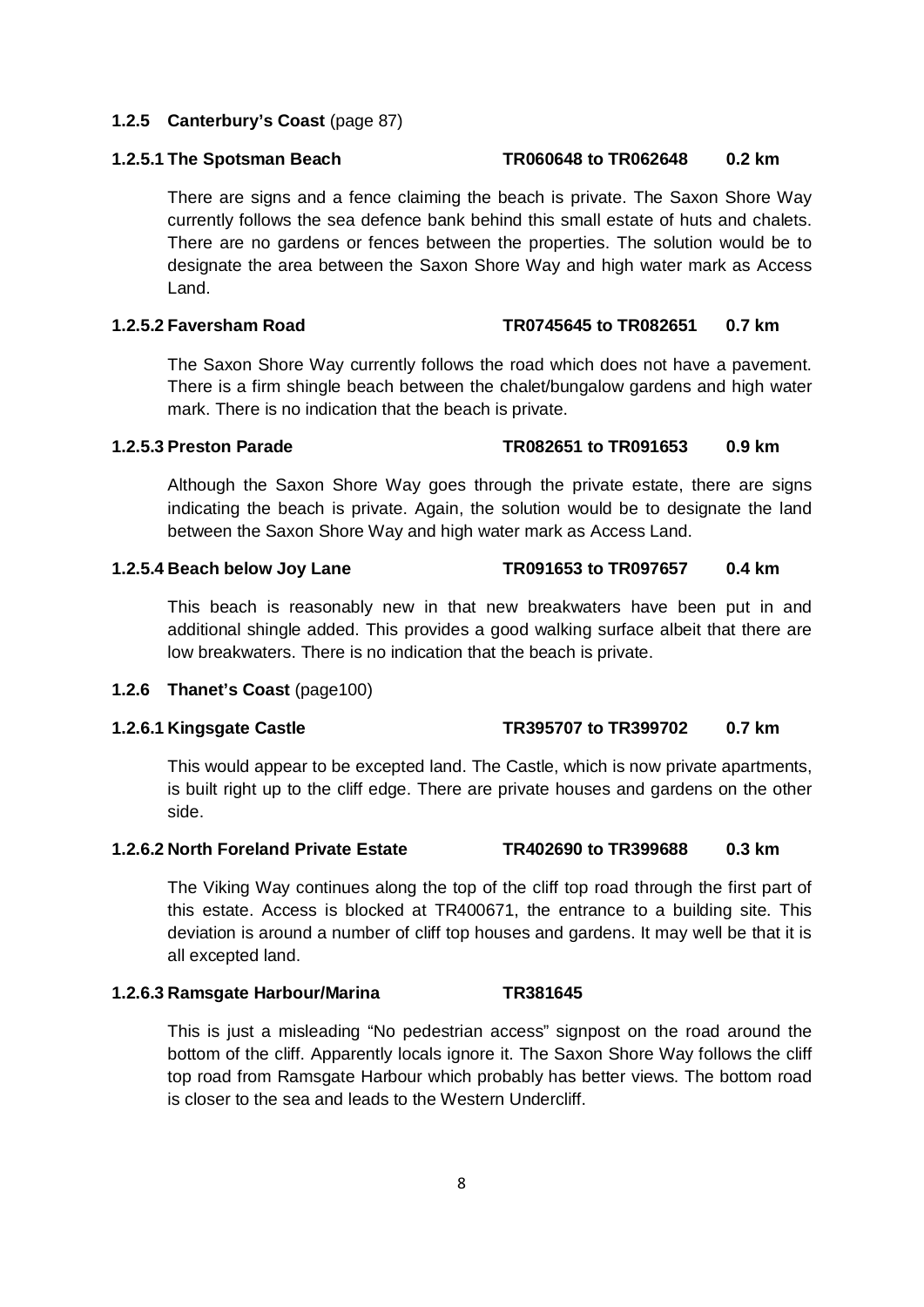#### **1.2.6.4 Pegwell TR366640 to TR363642 0.3 km**

There is a deviation away from the coast around the Pegwell Bay Caravan Park, a pub and hotel.

### **1.2.6.5 Pegwell Bay TR354644 to TR341622 2.5 km**

Coastal access could be improved here. There is access across the old hovercraft terminal and there could be access across a short stretch of saltmarsh to the path leading to the Pegwell Bay Country Park. This gives access to the Stonelees Nature Reserve where the Thanet Coast ends.

### **1.2.7 Dover's Coast** (page119)

### **1.2.7.1 Mouth of the River Stour TR341622 0.1 km**

The mouth of the Stour is only about 100m wide but there is no crossing. Currently the only option is to follow the road from the Stonelees Nature Reserve to the road bridge at Sandwich, some 5 km inland, and then back by PRoWs to the coast at TR355560. It is then a 3 km walk back north along the coast to the mouth of the river. The river meanders considerably and it would be 7.5 km following the river bank.

The road to Sandwich is busy and it is not a pleasant walk. It is set some way back from the river bank which is heavily industrialised. It is a secure area and access to the river is not allowed. The Pfizers site is noticeably secure. There does appear to be a path along part of the bank and consideration should be given to reopening it.

The west bank of the river does not appear to be excepted land. Much of it is arable farmland and there is no obvious reason why there should not be a riverside path along at least part of it. There is some saltmarsh towards the mouth of the river. It is part of the Kent Wildlife Trust's Sandwich & Pegwell Bay NNRA.

The ideal solution would be a footbridge across the mouth of the river.

### **1.2.7.2 Royal St George's Golf Course TR357591 to TR360587 0.5 km**

For some reason the PRoWs deviate inland significantly. There are no obstacles to continuing along the coast and it may well be defacto access. The position needs to be clarified.

### **1.2.7.3 Kingsdown Butts TR380478 to TR380472 0.7 km**

This is a disused MOD rifle range at the bottom of the cliff. There is a PRoW along the landward side which comes to a dead end. The range is fenced with warning notices preventing access to the sea. One gate was unlocked and there was a hole in the fence at the end.

Consideration should be given to opening this area up as spreading room

**1.2.7.4 St Margarets at Cliffe TR368445 to TR367441 0.4 km**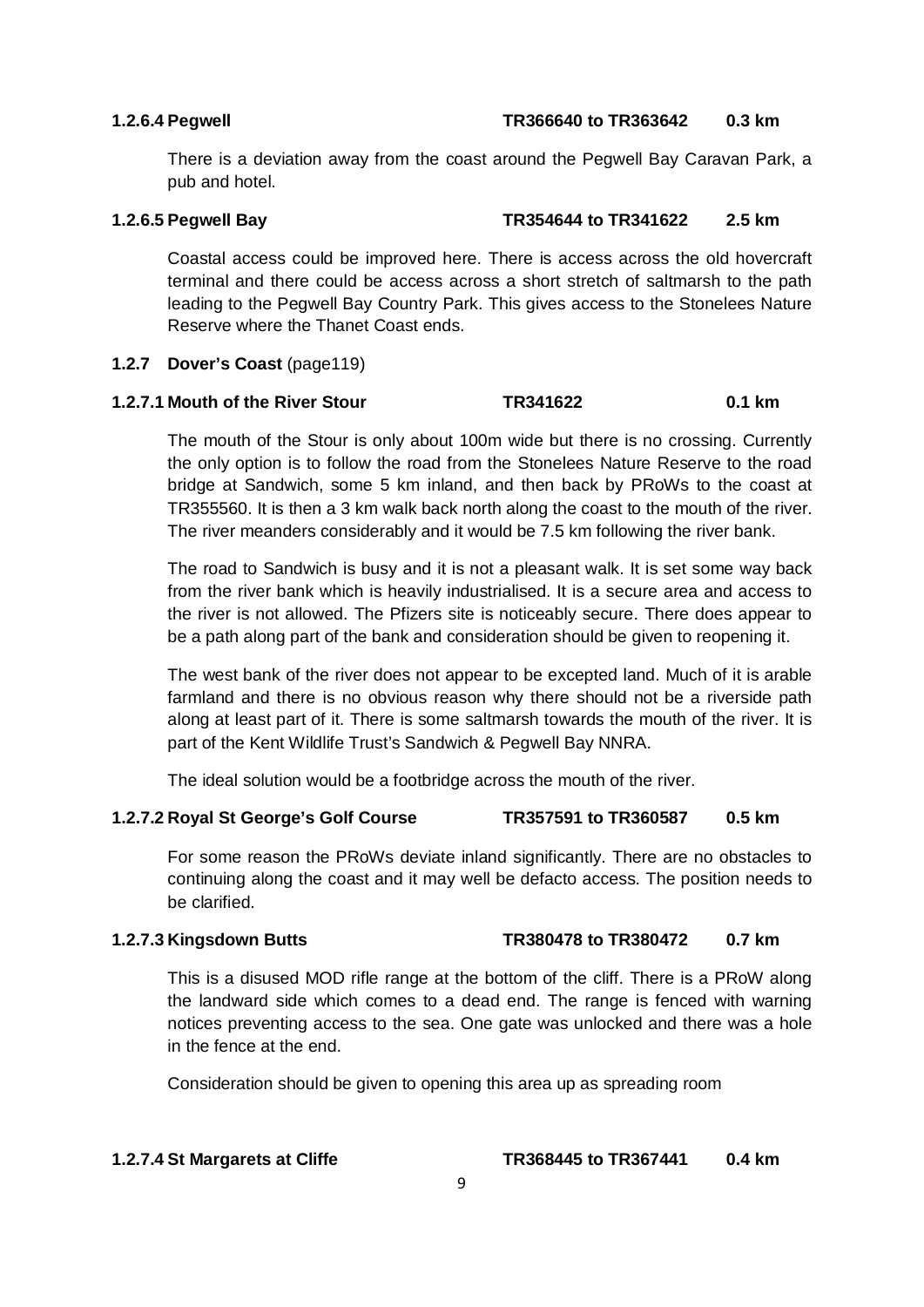There is no option but to follow roads inland from the beach back up to the top of the cliff.

### **1.2.7.5 South Foreland TR364435 to TR360432 0.5 km**

This deviation away from the cliff top is around three houses with extensive grounds. Part of these grounds are fields and may not be excepted land.

### **1.2.7.6 Gateway to the White Cliffs Coastal Park TR337421 to TR331419 0.6 km**

This is a relatively minor issue. There are a number of paths through the park and the lower one, nearest the sea, comes to a dead end. There is no indication of this It would not be too difficult to have steps at the end up to the PRoW,

### **1.2.8 Shepway's Coast** (page 131)

### **1.2.8.1 Copt Point TR2431 toTR239363 1 km**

This is not really a problem but consideration should be given to the best route across this area and improved waymarking.

### **1.2.8.2 Hythe Ranges TR156338 to TR130321 3 km**

Access obviously needs to be limited to when firing is not taking place but notices indicating when access is possible would help. Also, a gate in the security fence at the Dymchurch Redoubt end is needed.

### **1.2.8.3 Lydd Ranges TR065166 to TR007177 6 km**

As above for Hythe Ranges. However, there is an information board at the far end at Jury's Gap at TQ 991179.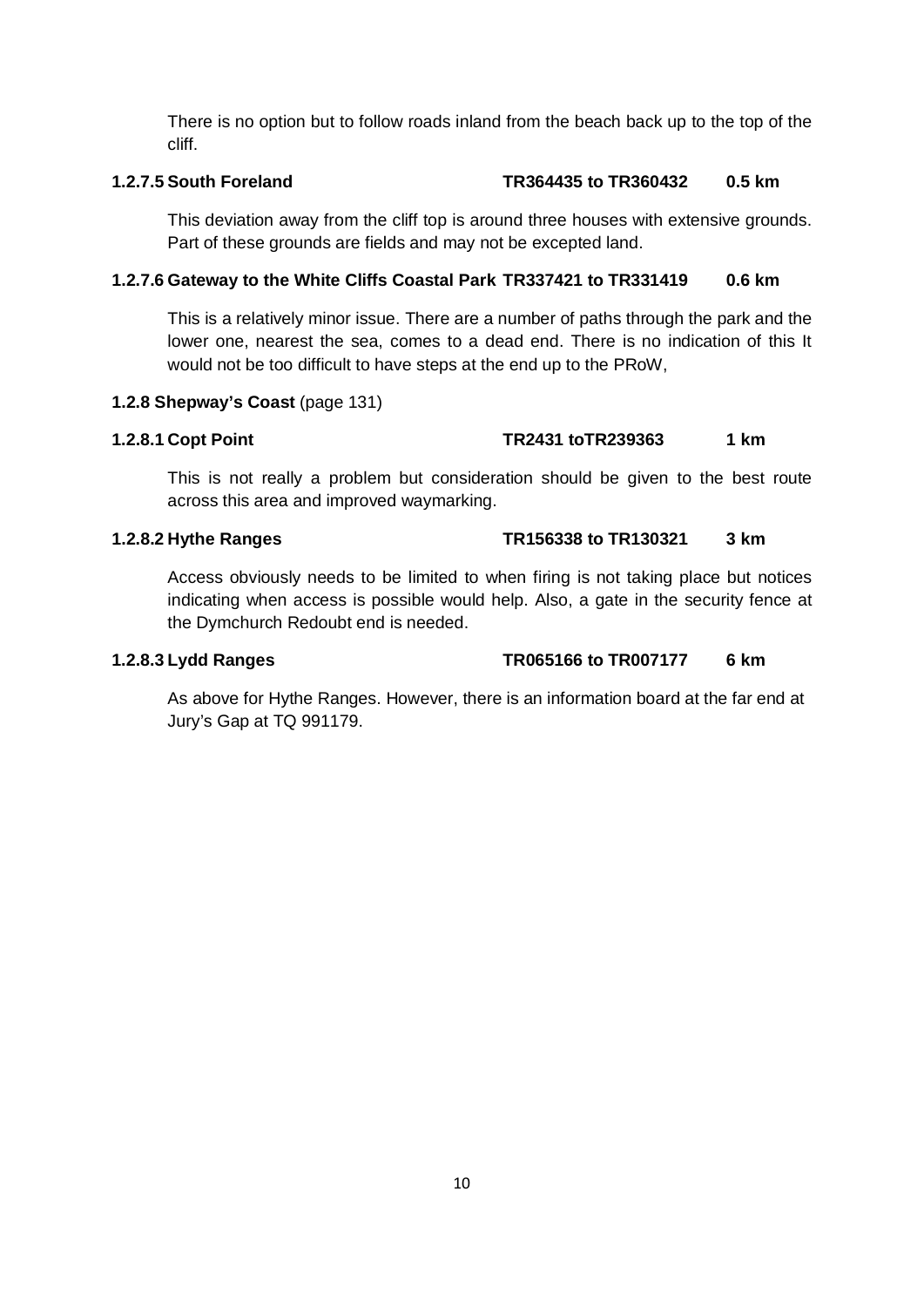### **2.0 Terms of reference and scope**

This report sets out to identify the sections of the Kent coast that are inaccessible to walkers either because they are excepted land or because access is discouraged or blocked.

It is a commentary and snapshot record of a walk in a clockwise direction around the Kent and Sheppey coastline in the second half of 2010. It starts at the boundary with London at the confluence of the River Darent with the River Thames (TQ541778) and the Kent County boundary with East Sussex 2 km east of Jury's Gap Sluice (TR007177).

The aim was to take account of the overriding principles of Coastal Access and keep as close to the coast as possible using Public Rights of Way (PRoWs) and other de facto access. *There were a few sections where the right of public access to the route was in doubt and these are shown in the commentary in italics.*

The coast has been divided into stretches that coincide with local authority boundaries. These fit with the Ramblers Groups' boundaries. Each stretch is described in three parts – general description, route taken with photos (nearly all in the direction of travel) and access issues. Access issues are where the route deviated from the coast or where there were obvious problems. These are arguably the most important aspect of the report.

This report is a first stage. It is superficial in that it is based on one person's observations and opinion. It will date quite quickly as redevelopment takes place and sea defences change. It will be quite easy to revisit as Natural England announce their programme and look in more depth at each stretch. A more detailed report on each stretch, looking at the current access issues, spreading room and so on will not be difficult to produce.

Grid references have been used extensively and ideally the report needs to be followed using Memorymap or similar.

#### **Glossary**

**De facto access:** Access over land that is tolerated by the owner where a PRoW does not exist. In practice, most coastal land in this category is in public ownership.

**Excepted land**: Categories of land which will have no right of access, for example, land covered by buildings.

**PRoW**: Public Right of Way, that is, footpath, bridleway or byway open to everyone over private land.

**The route:** The route actually walked (shown in blue on the maps)

**Saltings**: Land regularly flooded by the tide.

**Section:** Part of a Stretch.

**Spreading room**: Public access land for quiet recreation on either side of the trail. Land on the seaward side of the trail will be spreading room.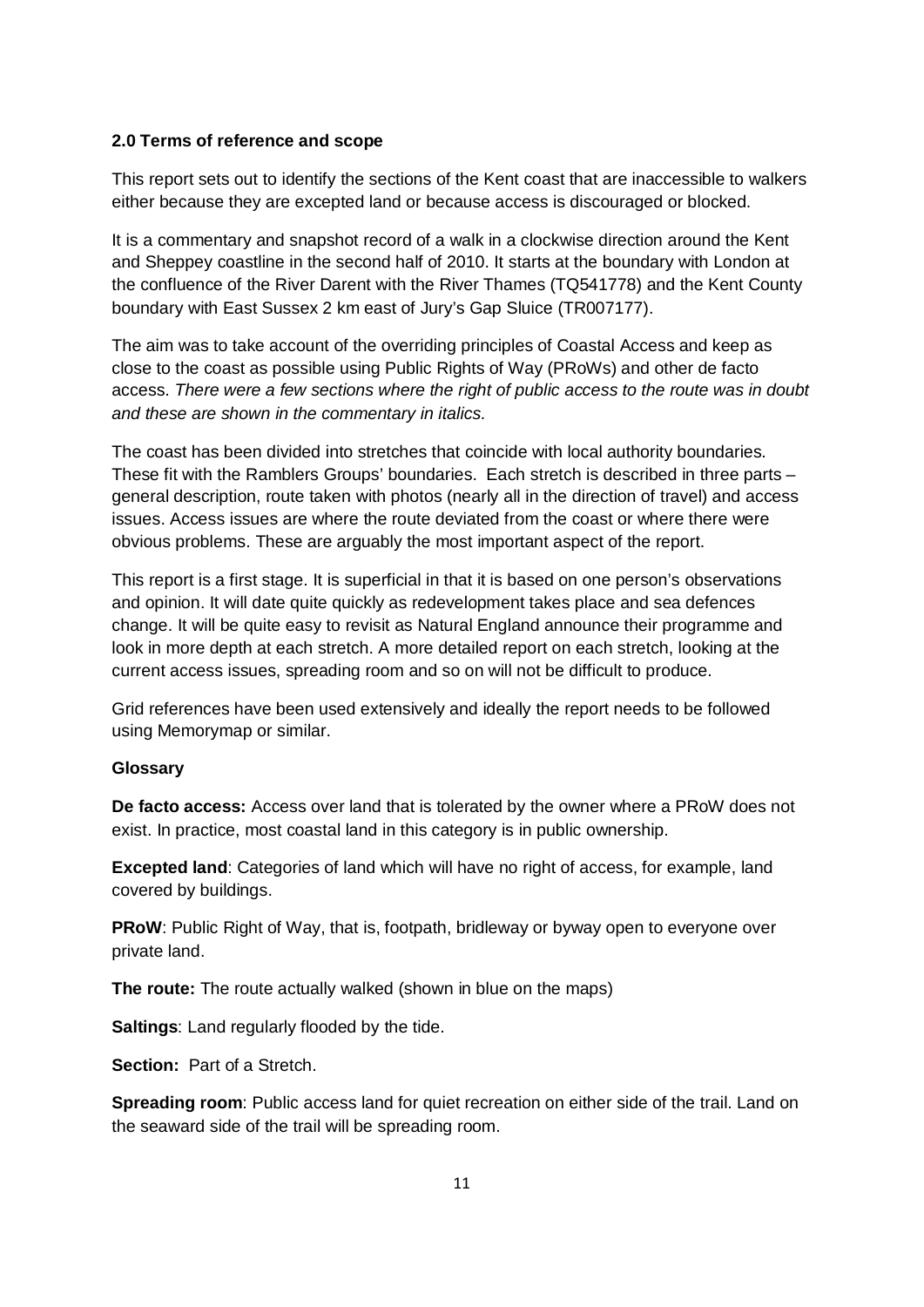**SSW:** The Saxon Shore Way

**Stretch**: A portion of the coast, which in this report, coinciding with local authority boundaries.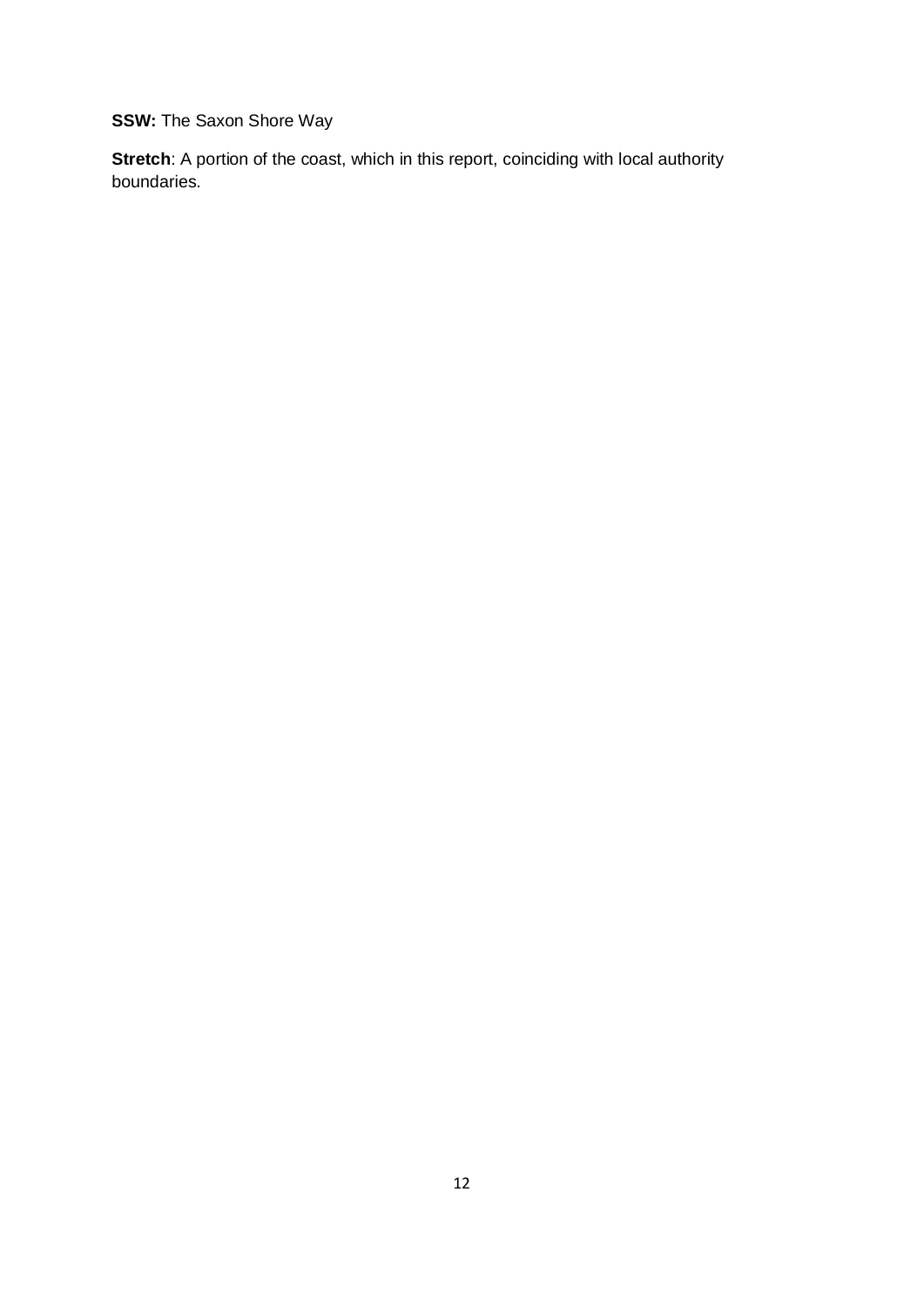#### **3.0 The Kent Coast - Description**



At some 345 km long, the Kent coast is one of the longest and most varied county coastlines in the UK. It includes the Isle of Sheppey separated from the mainland by The Swale.

The majority of its length is reclaimed saltmarsh protected by stone faced sea defence bank or, in the more populated areas, promenade with or without a sea wall. There are extensive sections of chalk cliff around Thanet and from Kingsdown to Folkestone where there are no continuous sea defences. There is a substantial section of unprotected shingle beach at Dungeness.

Some sections are commercial/industrial areas particularly along the Thames and Medway. There are urban areas, holiday resorts and several working ports and harbours of varying sizes. Some sections are very remote.

Additionally there are three MOD ranges where access is severely limited and several large power generation plants one of which is nuclear.

There are a number of rivers and creeks which feed into the Thames, Swale and open sea. These confluences produce complex inlets, peninsulas and the large island of Sheppey connected to the mainland by two adjacent bridges. There are a number of uninhabited islands in the Medway which are not connected to the mainland.

There are three RSPB reserves, five Kent Wildlife Trust reserves and four SSSIs which abut directly on the coast.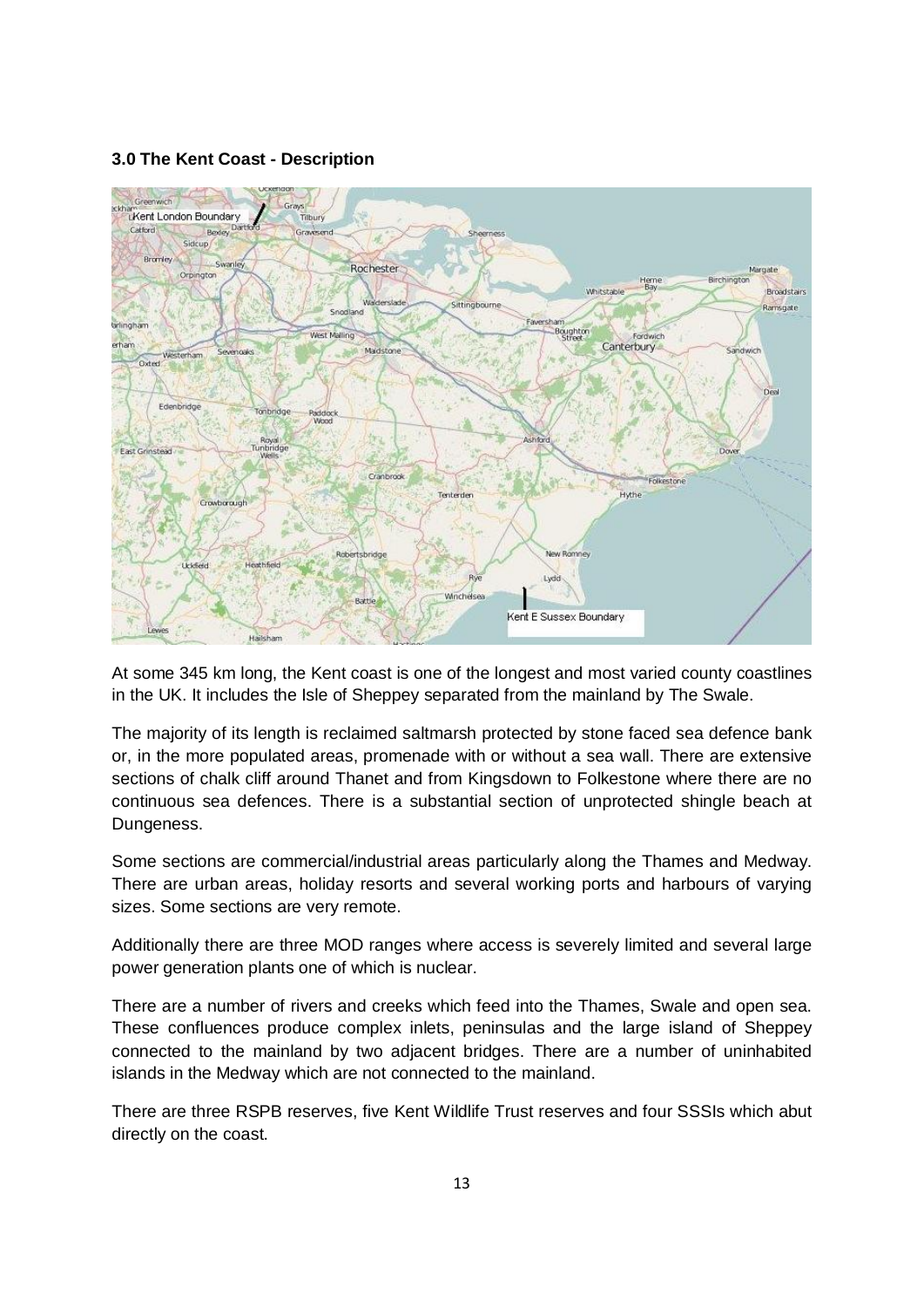The Kent coast is serviced by a number of promoted routes, most notably the Saxon Shore Way but also the Wantsum Walk, Thanet Coastal Path/Viking Way, Stour Valley Walk and White Cliffs Country Trail. There are also shorter riverside walks in the more urban areas.

There are a number of small areas of Access Land abutting the coast. There are also a number of coastal parks.